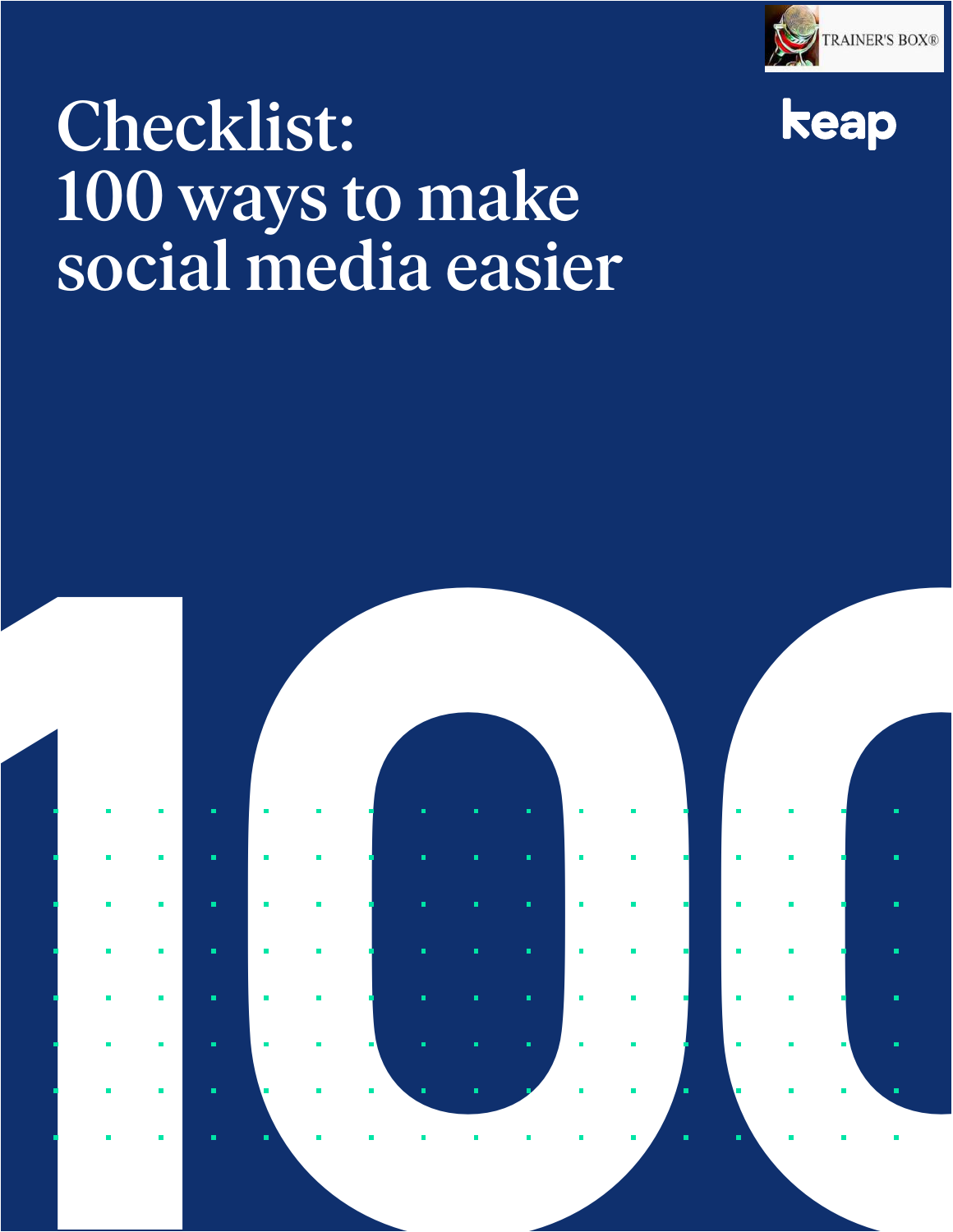# **Table of Contents**

| Look at what you're currently doing (or not doing) $\dots\dots\dots\dots 1$ |  |
|-----------------------------------------------------------------------------|--|
|                                                                             |  |
|                                                                             |  |
|                                                                             |  |
|                                                                             |  |
| Paid social can be easier. Seriously, it can be.  16                        |  |
|                                                                             |  |
|                                                                             |  |

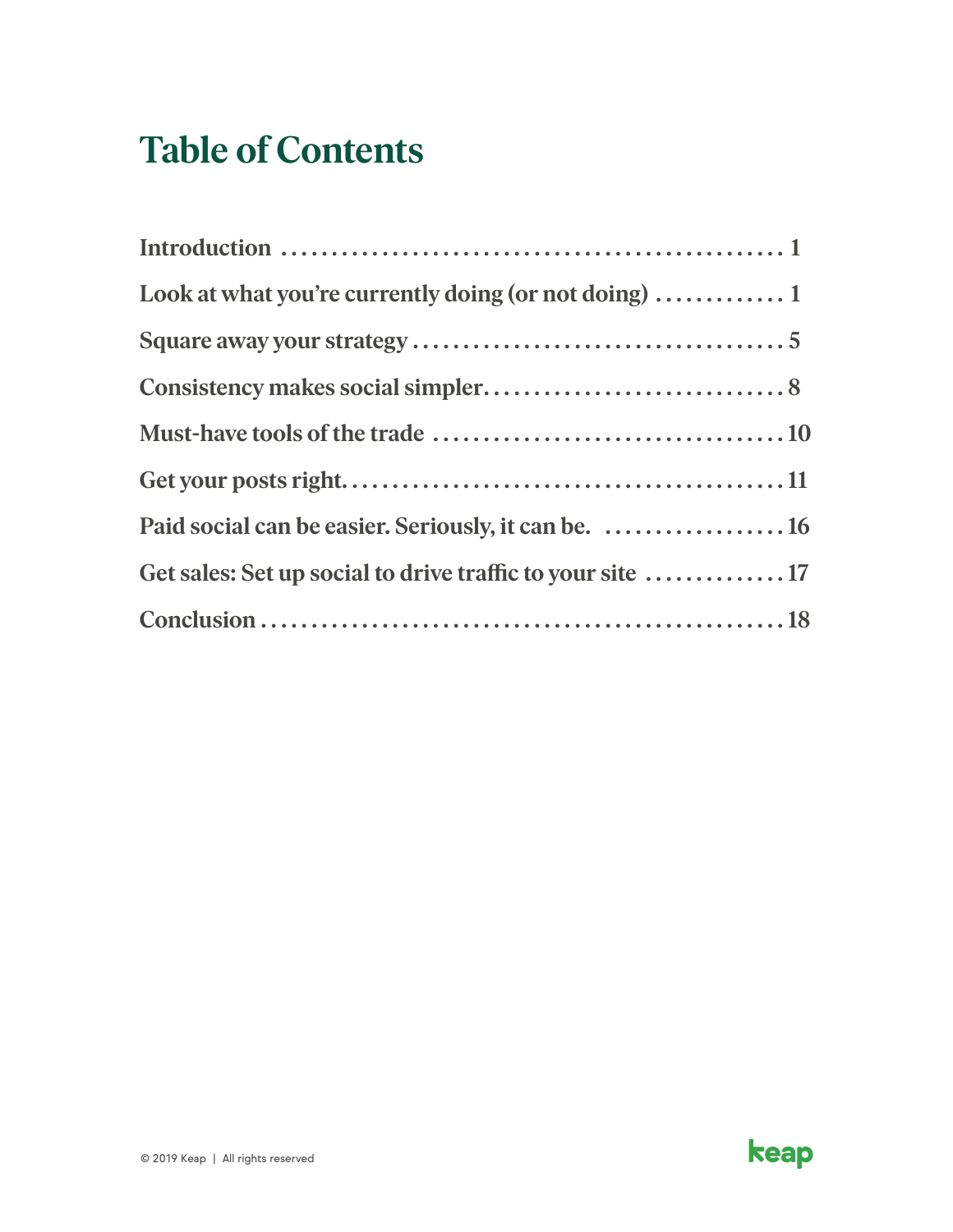### <span id="page-2-0"></span>**Introduction**

Everyone wants to be a hit, and the place to do that is on social media.

But it's a ton of work, and it ain't easy. [Even brands that have been](https://www.inc.com/michelle-cheng/biggest-corporate-social-media-fails-2018.html)  [doing social for a while will admit that can be a tough gig](https://www.inc.com/michelle-cheng/biggest-corporate-social-media-fails-2018.html). The thing is, most of these brands have paid teams of social media "experts." Most small businesses, however, are doing social all on their own. And unless your social media is your business, chances are really good that you, too, find social to be pretty damn tough.

Unfortunately, there's no way to make it easy—but you can make it easier, if you work at it.

For those ready to put in the work, we put together a checklist of ways to approach your social media account to make sure you're spending your energy in the most effective way. Which means it will be easier. Not easy; just easier.

### **Look at what you're currently doing (or not doing)**

Nothing is more frustrating than spinning your wheels

If you are reading an ebook about making social media easier, it would logically follow that you find it difficult right now. Therefore, it makes good sense to start this checklist with a look at what you're doing.

Many companies jump into social media and run with it. While some brands might have a natural knack for social, most don't. It can be easy to skip over the fundamentals in favor of making more flashy fixes. We'll get to those. But we want to be thorough. So let's walk through the basics.

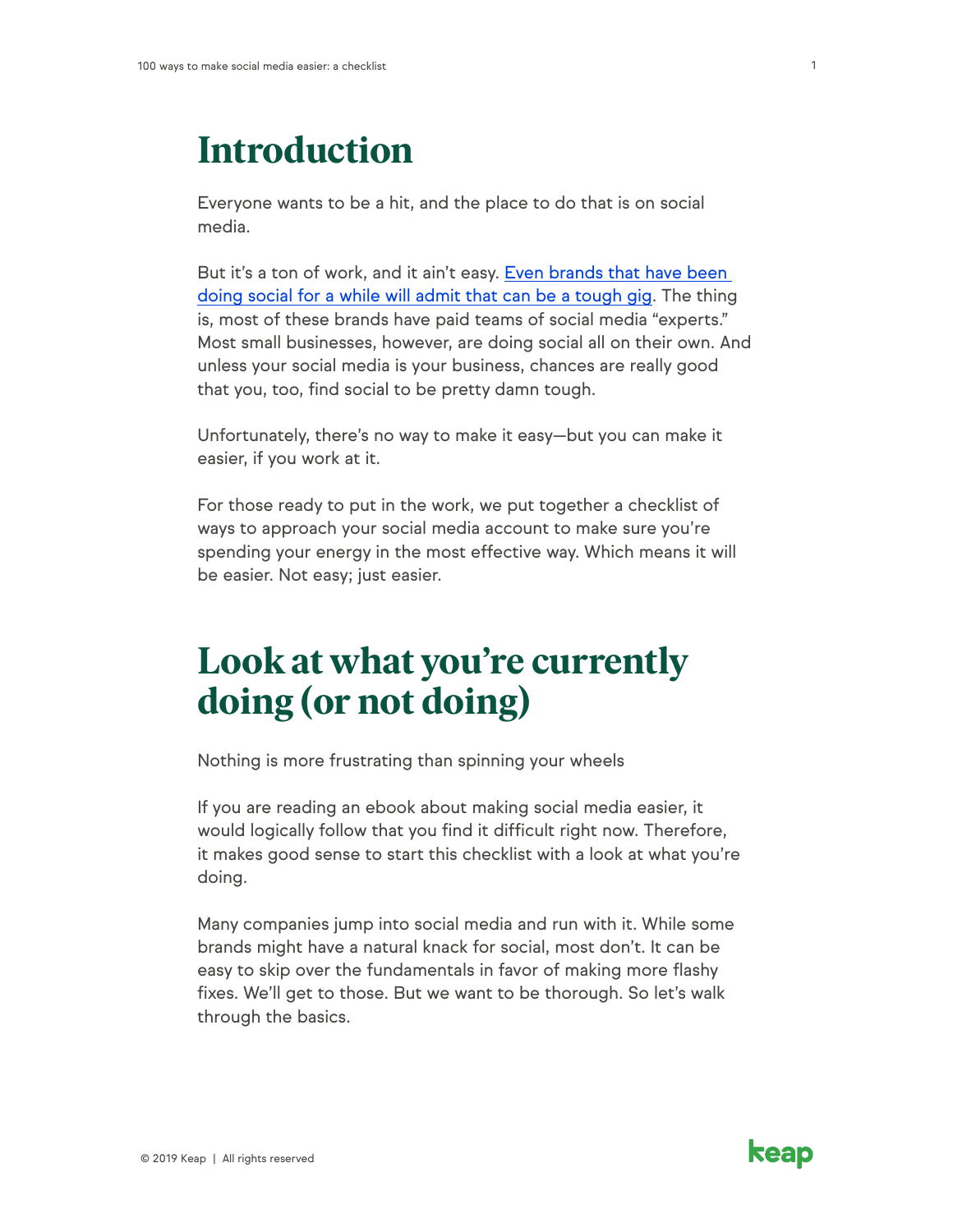#### **Assess your current social channels**

The first step to making social media easier is to be sure your channels are branded and up to date. Ideally, you'll be able to blast through and check all these off quickly, but if these things need to be addressed, don't let them slip through the cracks.

| First and foremost, ensure your company name is secured            |
|--------------------------------------------------------------------|
| across multiple social platforms. Be sure to hedge your brand by   |
| having profiles on multiple social platforms, whether you plan to  |
| use them or not. This way, you won't have to worry about other     |
| entities hijacking your brand, or losing the opportunity to have a |
| branded channel down the road.                                     |
|                                                                    |

| $\Box$ Is your bio/description updated and branded for each of your |  |  |  |
|---------------------------------------------------------------------|--|--|--|
| channels?                                                           |  |  |  |

- Does your profile image represent your brand?
- Is your profile consistent on all your social channels?
- $\Box$  Is your location information up to date?
- $\Box$  Be sure all your contact information is updated. Ensure your audience has a way to contact you. (i.e phone number, direct message, email, etc.)
- $\Box$  If you have business hours that matter to your audience, be sure those are up to date, too.
- $\Box$  Have you been posting in line with your brand voice? If your social posts don't seem to ring true to your brand, it will be worth noting. You'll want to nudge your future posts to line up with your strategy. [\(see part 2](#page-6-0))
- $\Box$  Be sure to upload an awesome cover image. Think of your cover image as free ad space! It's a great opportunity to showcase more information about your brand, share a cool photo, or plug an upcoming promotion or event. [Be creative](https://www.canva.com/learn/50-creative-facebook-covers-to-inspire-you/). Don't let this space go to waste.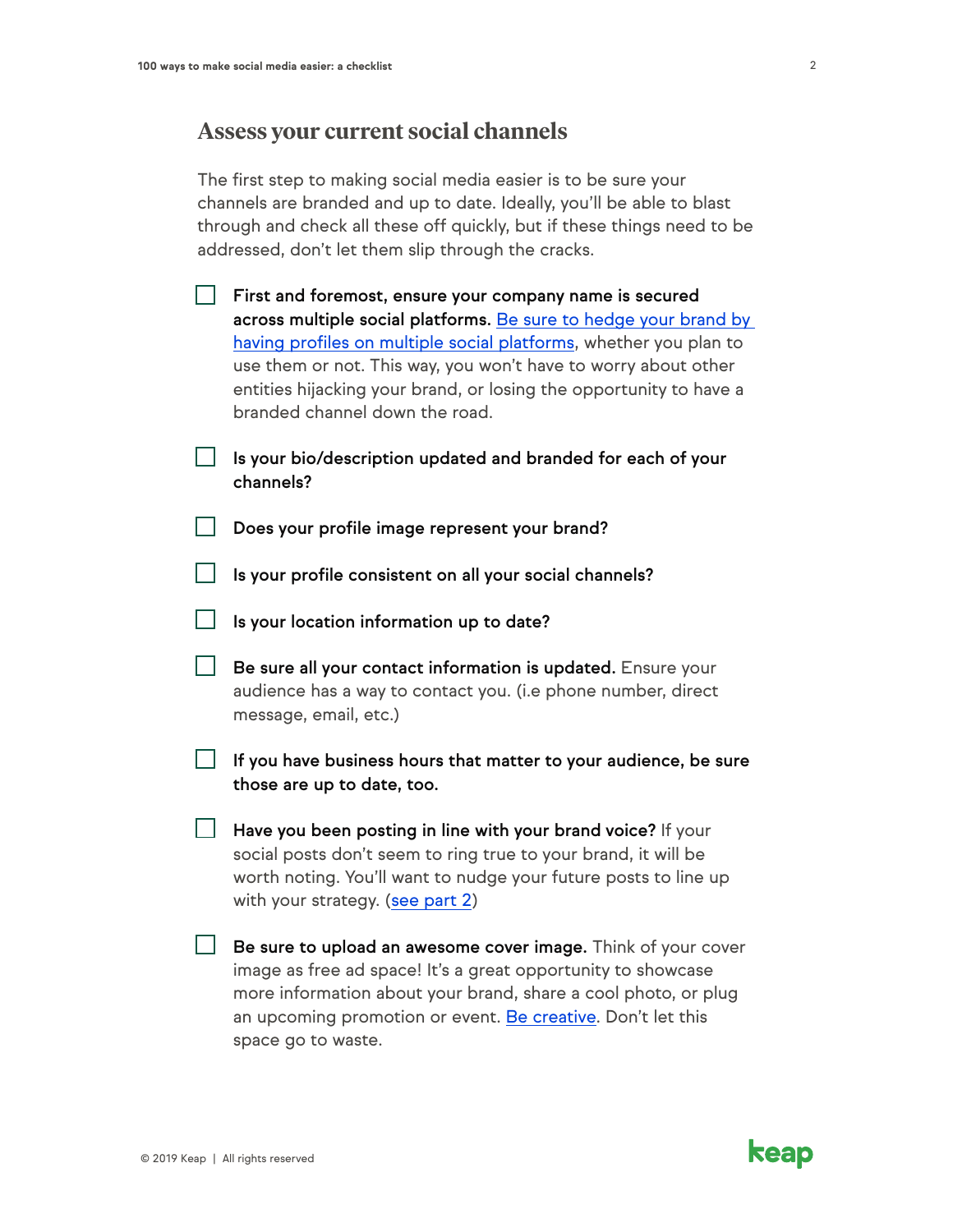Take a good hard look at your blog. Yes, your blog. The content you produce on your blog is most often the center point for a business' social channel. The great ideas and information that comes from your blog should be shared on social. But in order to have blog posts that share well and gain traction on social, the substance has to be in the tone, voice, and subject matter that your audience will appreciate and care about. Tidy up your blog if need be.

 $\Box$  Link to your social channels on your site. Make sure you have [social buttons](https://wordpress.org/plugins/tags/social-buttons/) on your site for visitors to be directed to your social channels. These are best placed at the top of a web page and are a quick and easy update to make if you haven't already made it.

**Add social share buttons on your content.** [Social share buttons](https://wordpress.org/plugins/tags/social-share/) make it easy for your readers to share your content with their followers and friends. You can even prepopulate the share content with your own text so all they have to do is click share, and they're done. For example, the Twitter share on a blog post for a great burger recipe can read, "[I'm sold on veggie burgers!](https://twitter.com/login?redirect_after_login=%2Fhome%2F%3Fstatus%3DI%25E2%2580%2599m%2520sold%2520on%2520veggie%2520burgers%21%2520%2523nomnom)  [#nomnom"](https://twitter.com/login?redirect_after_login=%2Fhome%2F%3Fstatus%3DI%25E2%2580%2599m%2520sold%2520on%2520veggie%2520burgers%21%2520%2523nomnom). Go ahead, give it a try (you know you want to). ↑

Take advantage of SEO opportunities on social. Insert keywords in areas like your LinkedIn profile headline, your Twitter bio, your Instagram name, or your Facebook about page to help your profile show up in searches. Just be cautious. You never want to make the content sound artificial by stuffing keywords into the copy.

**Make your LinkedIn headline shine.** By default, the headline beneath your name shows your current job title. But you can change it to include a more robust description of your career or your special expertise. For example, "Social media marketing consultant for small businesses," says more than, "Owner at Collins Consulting." This is a quick win that can yield some great networking opportunities down the road.

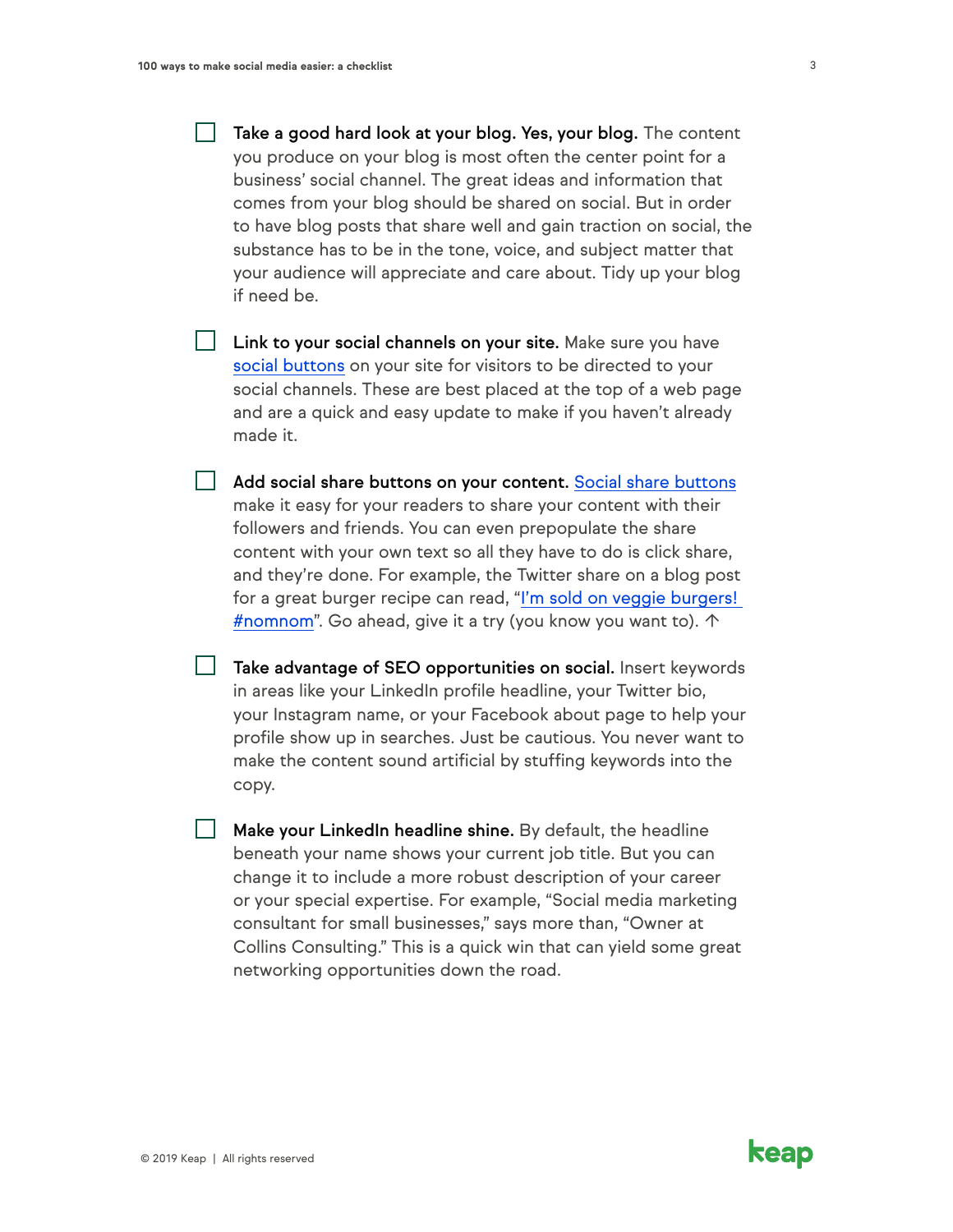Twitter bio.)

Pin a post on Facebook, LinkedIn, Google+, and Twitter. In case you didn't know, a pinned post is simply one of your posts that you've permanently locked to the top of your stream on your profile. The point of the pinning is to showcase something you want to guarantee that visitors will see when they view your profile. The pinned post can be about a current offer, upcoming event, or a video showcasing your brand. It's your opportunity to take more control of your social media profile. [Here's how-to pin](https://www.linkedin.com/pulse/how-pin-posts-social-media-more-engagement-dhariana-lozano/)  [posts.](https://www.linkedin.com/pulse/how-pin-posts-social-media-more-engagement-dhariana-lozano/) (Bonus fact: Links in pinned Tweets outperform links in your

#### **Identify which channels you should be on**

Look. You don't have to be on all of them. But you should be on the right ones. While you've probably had success where you're at right now, there's a chance you could be rocking out on other social channels where your audience is even more receptive to what you have to offer.

- Be sure you're active on the kinds of channels that click with your your business. As a small business, you may not have time and resources to devote to a full-spectrum social media presence, but you should be active on the ones that naturally relate to the kind of things you're doing. Just like each small business is unique, every social platform serves a different audience and a different purpose. For more, check out this article to help you think through [what kind of social will work best for your small business.](https://keap.com/business-success-blog/marketing/social-media/how-to-choose-social-media-that-fits-your-small-business)
- Where does your audience hang out? Social media examiner has a wonderful article on [how to find out where your audience hangs](https://www.socialmediaexaminer.com/how-to-research-and-locate-your-audience-using-social-media/)  [out](https://www.socialmediaexaminer.com/how-to-research-and-locate-your-audience-using-social-media/) to get you started.

#### In short, you should:

- 1. Identify your ideal audience.
- 2. Determine the size of your audience.
- 3. Survey your clients to see what channels they use.
- 4. Research online behavior by demographics, etc.
- 5. Connect with your current clients on those channels (hint, you can take your contact list and sync it up with social search to find your clients on most social channels).

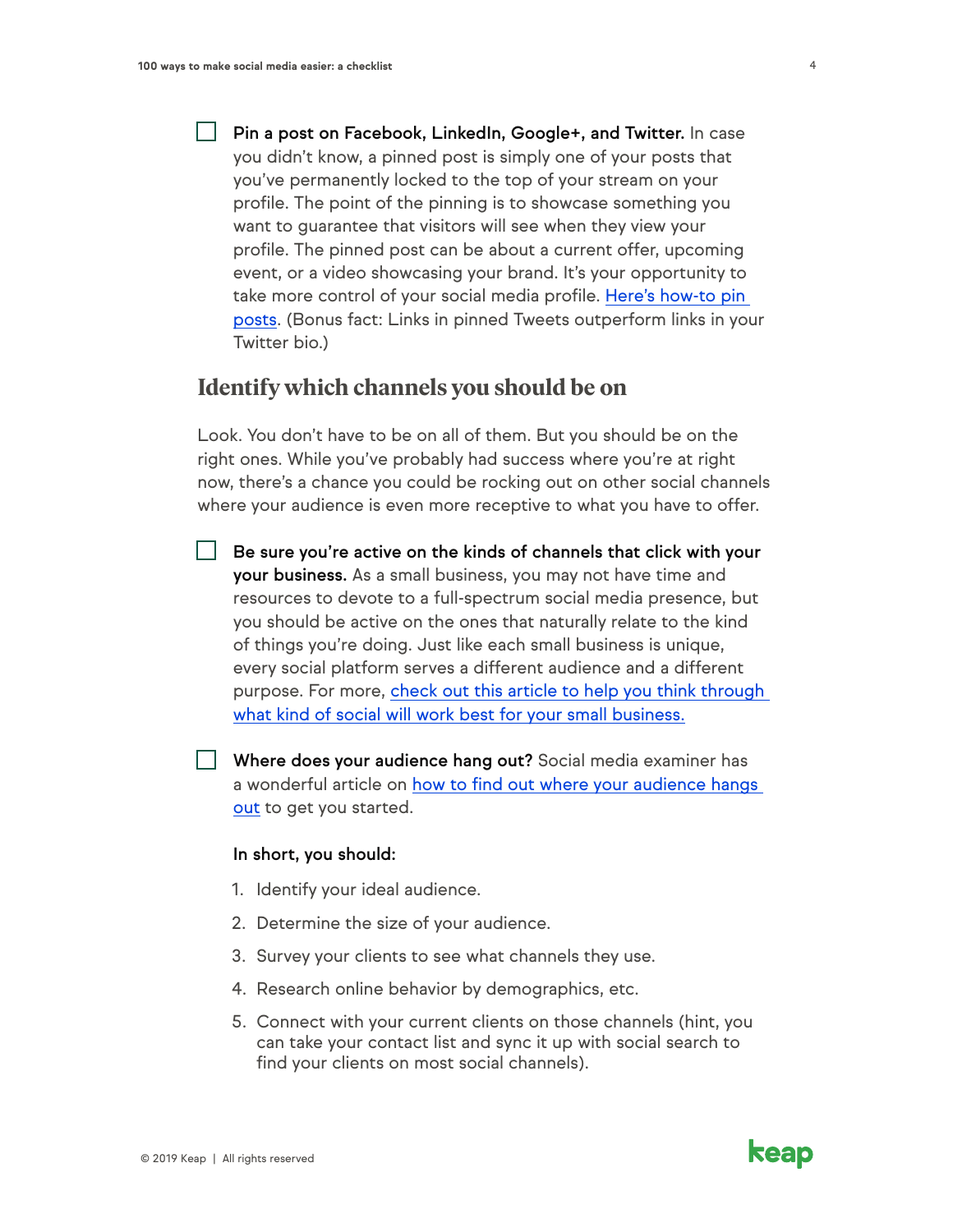<span id="page-6-0"></span> $\Box$  Is your channel the best fit for the kind of content you share? The type of content and how your audience consumes them go hand in hand. Example: if you share great images, are you on image sharing social channels, like Instagram? Does your business involve tutorials? YouTube may be a great fit. If you're focused on sharing blog content or ebooks, Facebook could be a match. If you showcase products, try Pinterest. However you choose to use social, make sure you post content to channels according to each channel's primary purpose.

 $\Box$  Is live video something your business can utilize? Right now, live streaming video on social is the big thing. While live streaming may seem a bit frivolous at times (i.e., I'm live streaming at the grocery check out), it could also be a boon for businesses by providing new ways to connect with fans and grow your audience (i.e., I'm live streaming at the grocery check out to talk about my business: selecting healthy produce without breaking the bank). You can go live on Facebook, Twitter, Instagram, YouTube, and Snapchat, to name the big ones.

 $\Box$  What are your competitors doing? It's not worthwhile to copy what your competitors are doing, but it's great to see what works with a similar audience. When your competition is successful, it can give you hints as to what you could do. Facebook makes this exceptionally easy: You can [add competitor pages to the Pages](https://www.socialmediaexaminer.com/facebooks-pages-to-watch/)  [to Watch section](https://www.socialmediaexaminer.com/facebooks-pages-to-watch/) of Facebook Insights to keep tabs on their follower numbers and the types of content they share.

### **Square away your strategy**

Your social media efforts will be easier when you can point to why you're doing what you're doing. Not only will you be more motivated to produce (since you know it's truly going to contribute to the success of your business) but it will also help you focus on the stuff that matters and avoid the stuff that's not on strategy. Any time you can clearly align with the work that matters, and steer clear of the stuff that doesn't, you're going to be working smarter, not harder.

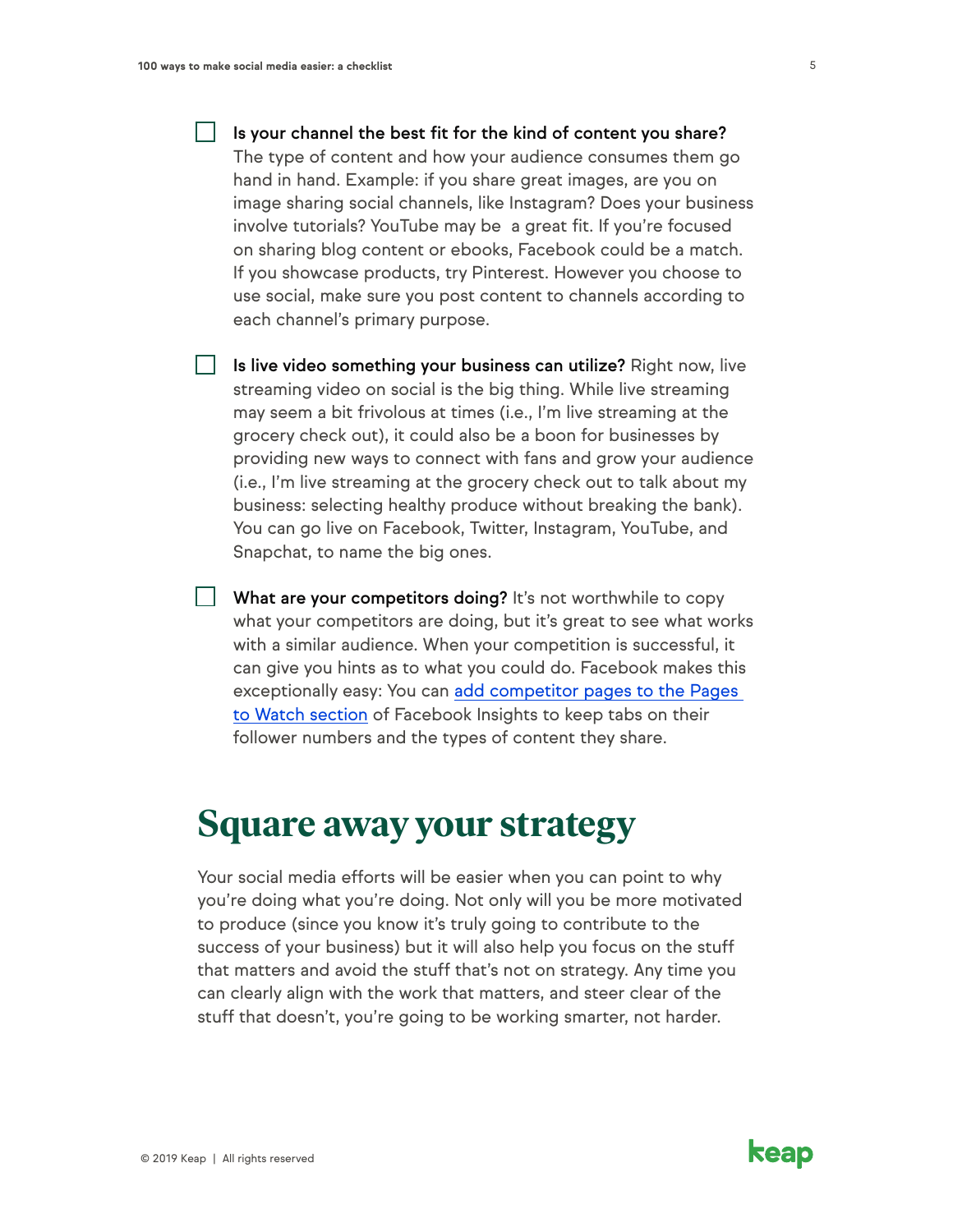Being strategic simply means that you have a plan for making your time on social media meaningful and profitable for your business. It's about knowing which channels to use, how you'll measure your success, how often you'll post, and what kinds of content you'll include. Most importantly, you'll want to know who your audience is and why they'd want to interact with your brand.

Does your social media strategy align with your overall marketing strategy?

 $\Box$  Document your strategy and have it live somewhere that you can reference it and continually optimize. While most companies will tell you that they have a strategy. Far fewer actually have written it out. The value of a written strategy is that it makes it easier to objectively track and measure your success. Not only that, but it also eliminates confusion when you have multiple people handling your social media channels.

 $\Box$  Identify your purpose. If you know exactly why you're doing what you're doing, the maintenance of your social channels will feel much less like a chore and much more like a natural extension of your business' mission. Are you trying to build brand awareness? Looking to convert leads to sales? Want to share awesome GIFs? Plan your content accordingly.

Pinpoint your brand voice, and be consistent.

Be sure your interactions follow your strategy and keep you on course with your goals.

**Follow the platform's profile to get latest trends and updates.** (i.e. like FB to get FB updates). You can follow them all on one channel if you want, too. In other words, if you prefer to spend your time on Facebook, you can like Twitter, Google+, and Facebook there and get all the latest information for each of those platforms in one place.

**Follow gurus like [Neil Patel,](https://neilpatel.com/) [Gary Vaynerchuk](https://www.garyvaynerchuk.com/), and [Ann Handley](https://annhandley.com/).** They offer a steady stream of marketing advice and insight to help you up to date on the latest social media strategies and trends.

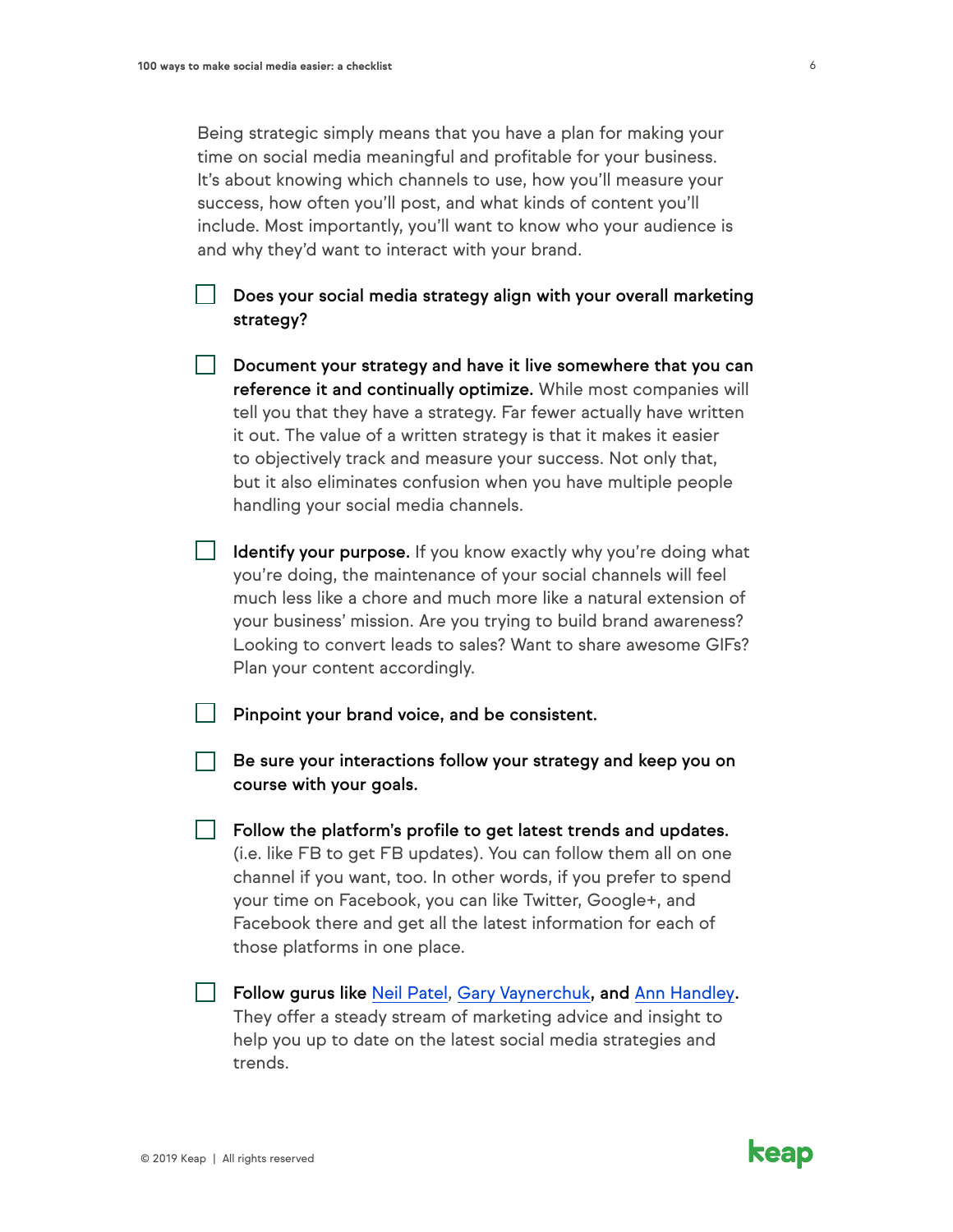#### **Set up goals and metrics for tracking your progress**

Your strategy is only as good as your progress on it. And you can't know your progress if you don't evaluate your efforts with objective measurement. Most social platforms provide analytics so you can easily track your success. It doesn't have to be complicated.

Take a look at the metrics available to you, and think through how they will help you measure your goal.

#### Basic measurements:

- Traffic shows how influential your content is. It's also a great metric for how well your social media presence serves to drive your audience to your website.
- Likes demonstrate that your audience enjoys your content and is a great way to identify types of content that resonates with your audience so you can be more targeted with each new piece of content you create.
- Shares demonstrate not only interest but also the useful value of your content. More shares means more people will see what you do, and if you can track what people share, you can create more of those kinds of posts to link to actionable content on your site.
- Followers help you build authority on social. The more followers you can build, the wider your reach and the more likely your good stuff gets seen.
- Views tell you a bit about how much of your known audience is seeing your posts. (If you want to boost your views, you can pay to promote posts; more on that in [Part 6.](#page-17-0))
- Mentions are when other users refer to your brand. They can mention you via hashtag, reply, or by using your name or account handle (i.e. @KeapGroing). Mentions help you determine your share of voice and influence.
- $\Box$  Set a baseline. First start tracking, and don't tweak much. Wait about three months, or longer if need be. Then you can see what your basic interactions look like. From there, you can look at ways to boost your numbers.

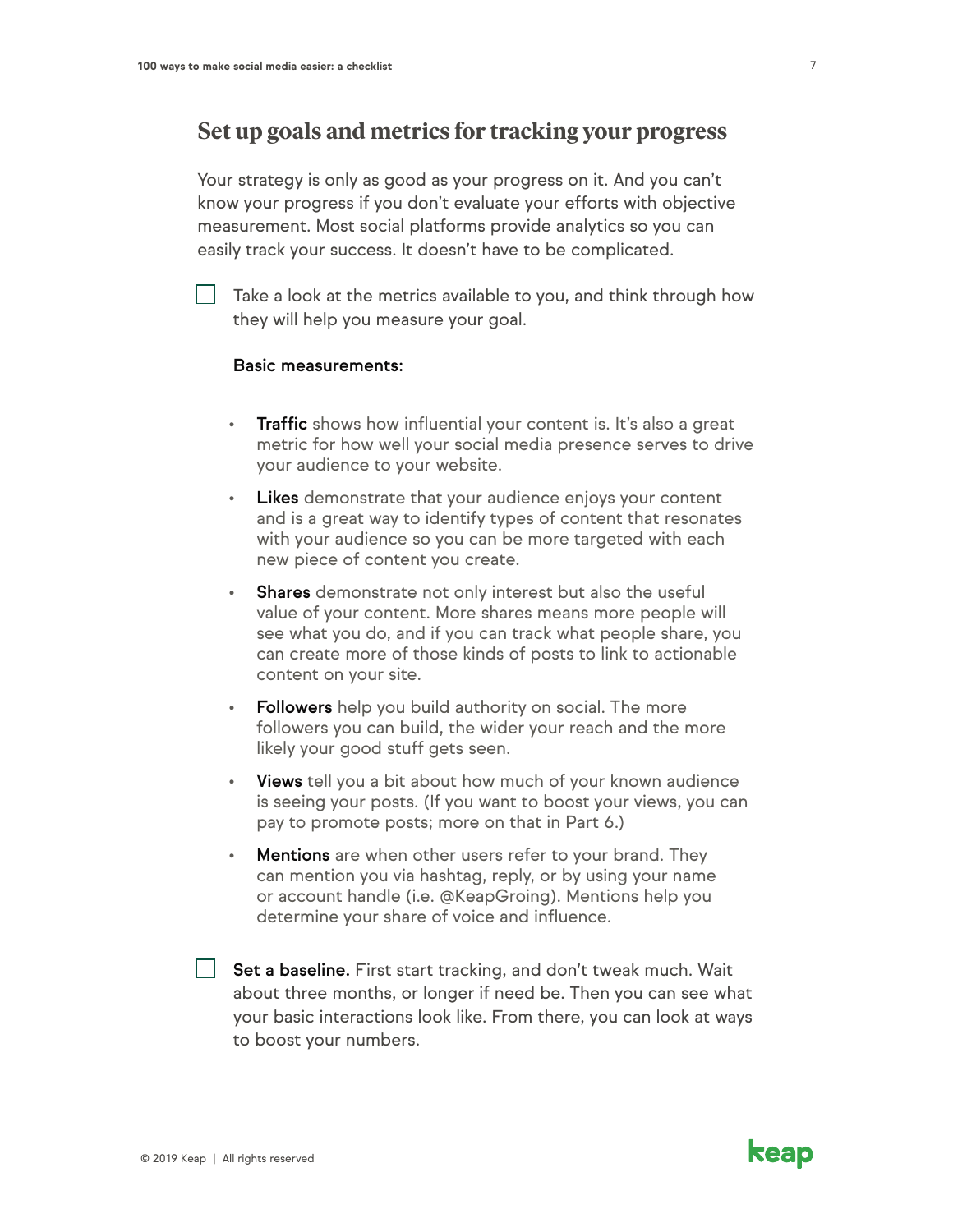<span id="page-9-0"></span>

| <b>Traffic</b> - track the numbers of people visiting your social channels |  |
|----------------------------------------------------------------------------|--|
| and what kinds of content gets the most views.                             |  |

- $\Box$  Engagement how many likes and shares are you getting?
- $\Box$  Followers it's key to track the base number of followers; are you growing or shrinking?
- Influencers familiarize yourself with those following you. Reach out to influencers, and track your interactions with them. This could be a major boost to your content reach.
- $\Box$  Use [tracking links](https://www.orbitmedia.com/blog/google-analytics-url-builder/) to trace which posts are driving traffic to your pages.
- $\Box$  Keep in mind when your audience is active. What days of the week and times of day do you have the most success? Schedule your best content for those times.
- $\Box$  Keep track of your share of voice. On social, this refers to how many people are talking about your brand compared to how many are talking about your competition. To set this up, you'll need to track mentions of you and your competitors, then run this simple formula: (mentions of your brand)  $\div$  (total mentions of you and your competitors) = (your share of voice).
- $\Box$  Watch sentiment. Tracking sentiment can be a great metric for understanding how your efforts are being received by your audience, and it can help you carefully put out fires that will inevitably erupt on social. [Mention](https://mention.com/en/) is a great tool for tracking sentiment.

### **Consistency makes social simpler**

Consistency is actually an easier way to manage your social media efforts. Here's why: you can use momentum to your advantage. It's a

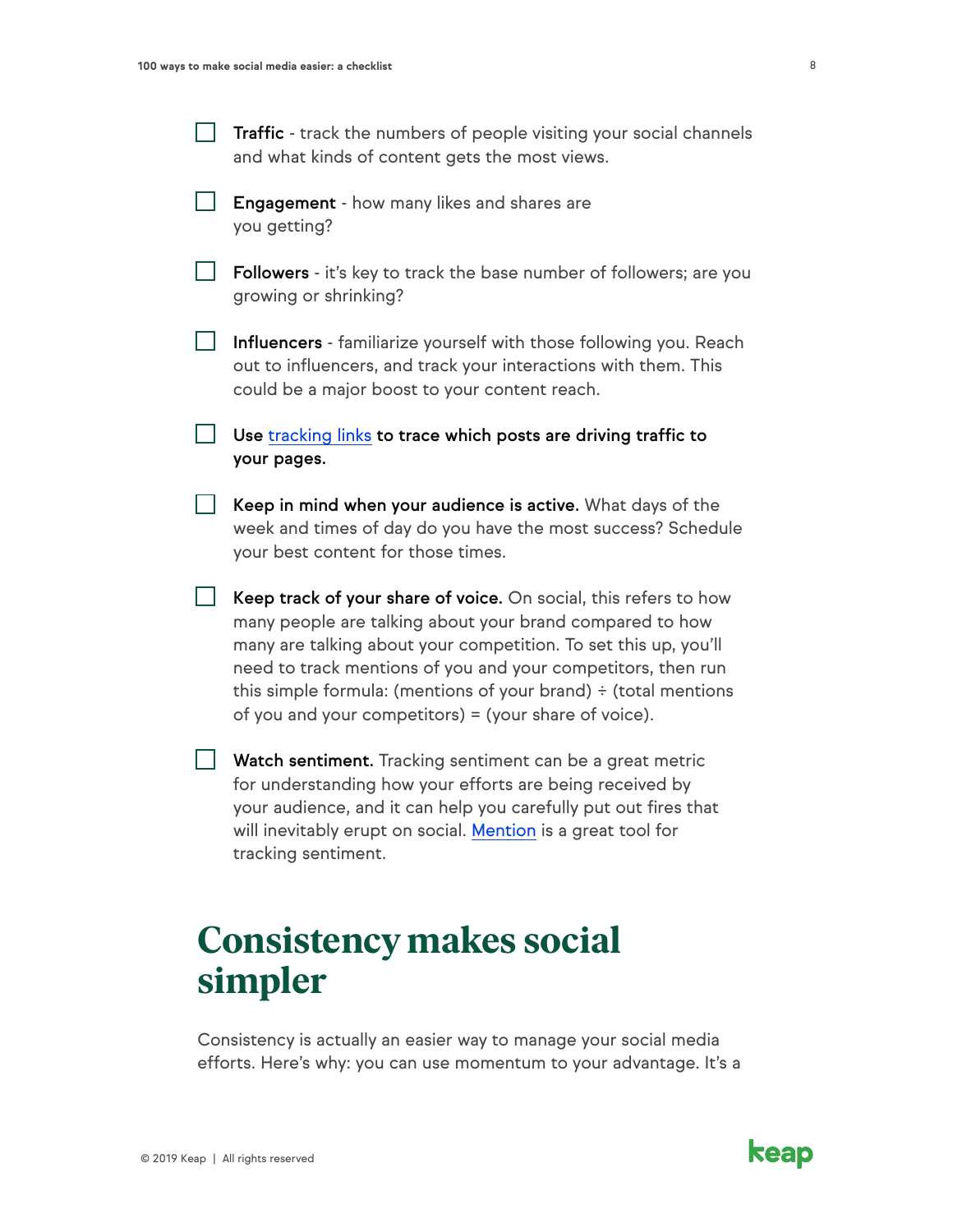little bit like the principle behind freight trains; it takes an enormous amount of energy to get moving and the buildup is slow, but once the train is up to speed, it's actually the most energy efficient way to transport goods over land. Social media follows this principle, too. The more consistently you invest in social media, the easier it will be to see success.

- $\Box$  Social media is where you showcase your brand. Don't be shy about posting.
- $\Box$  Get into a routine of social interaction. If you're not consistently on social, your social will suffer. You can't afford to be spotty.
- $\Box$  Think through and schedule your posts in advance. This way you can budget your time more effectively and still remain consistently present on your channels.
- **Be an active citizen.** Engage your audience through liking or retweeting/re-sharing their posts. This interaction is invaluable to showing your audience what matters to your brand.
- $\Box$  Respond to comments in a timely way. If someone took the time to comment, you should take the time to respond.
- Some platforms (like Facebook's [Instant Replies](https://www.facebook.com/help/www/1615627532020480)) have automated responses that can help you quickly respond with an automatic reply if you're unable to get to it yourself. It's like an out of office reply for private messaging. This will help you consistently respond quickly to your audience, even when you're away from the platform.
- $\vert \ \vert$  Strive for a consistent voice.
- $\Box$  Even if your social channels provide unique streams of content for your brand, you should have a way of communicating that expresses the personality of your brand.
- **Pace yourself.** Get your content on a calendar and also sprinkle impromptu content throughout. It always pays to be on your toes, even if you are scheduling your posts— think [Oreo's and the](https://www.businessinsider.com/oreos-super-bowl-power-outage-tweet-was-18-months-in-the-making-2013-3)  [Super Bowl.](https://www.businessinsider.com/oreos-super-bowl-power-outage-tweet-was-18-months-in-the-making-2013-3)

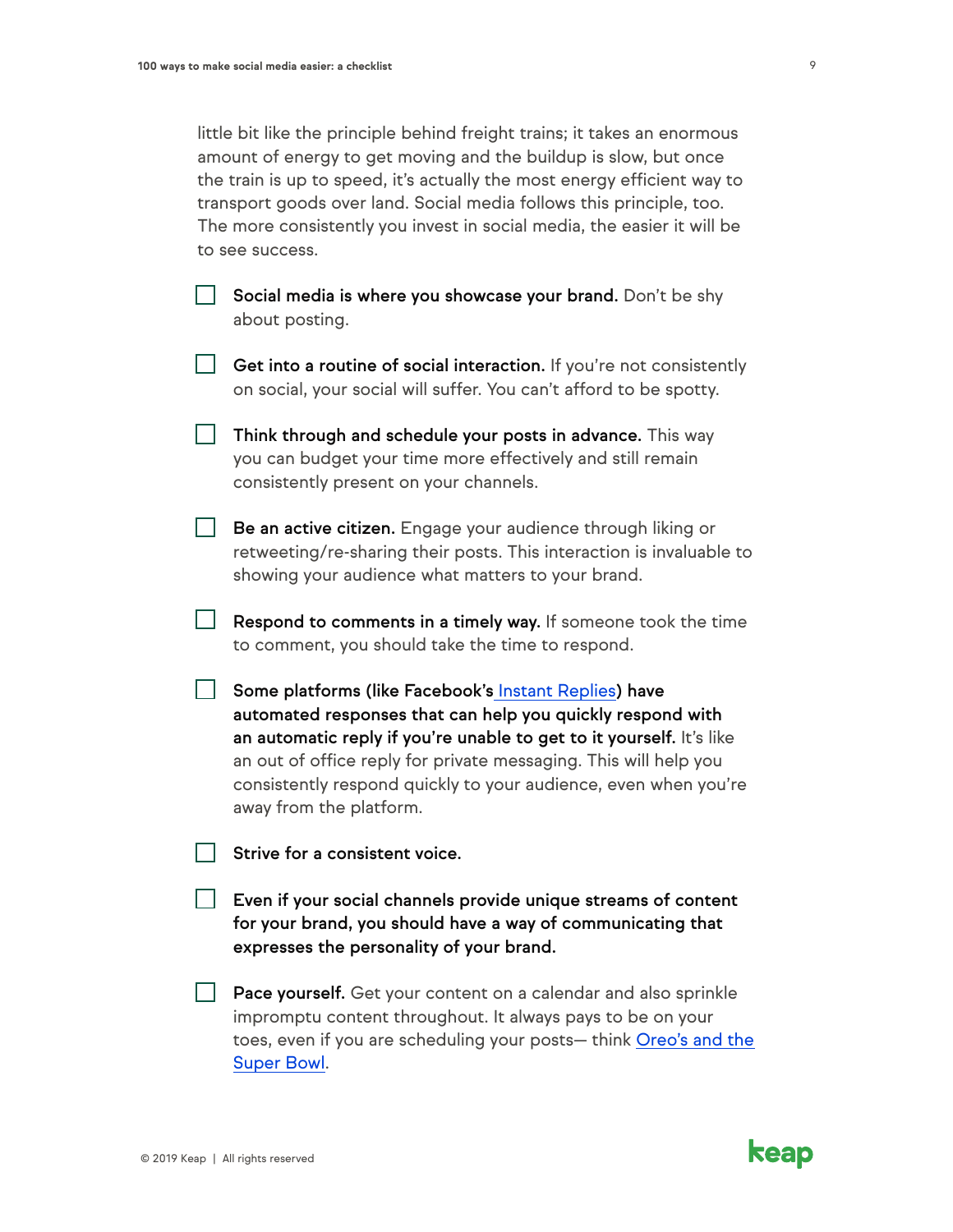<span id="page-11-0"></span>**Repost audience content.** If users see that you repost audience content, they may be more inclined to share your brand's content. Plus, when you repost audience content, you add to the richness of your output, so it's always a win.

### **Must-have tools of the trade**

Tools are there to make the job easier. There are a lot of tools out there, and we recommend that you do a little research to find ones that work the very best for strategy. However, the following tools are the bare minimum, allowing you to be more efficient at posting and tracking progress.

Scheduling tool: We mentioned earlier that scheduling your posts is crucial to maintaining a consistent approach to social. Take the time to look closely at the array of available scheduling tools to find one that fits your budget and your needs. [Hootsuite](https://hootsuite.com/) is a good, basic free platform, and [Buffer](https://buffer.com/) is great. [CoSchedule](https://coschedule.com/)  is a paid app, but it allows you to schedule out social as well as blog posts. This is the best way to ensure that you're consistently driving your social audience to the latest and greatest content on your website. Keep in mind that not all social platforms are supported by the likes of Hootsuite and Buffer. There are scheduling apps for specific platforms, i.e. Later for Instagram and Tailwind for Pinterest.

Engagement Measurement tool: You'll need to track interactions. Make it easy on yourself with a tool like [Sprout Social](https://sproutsocial.com/), [Simply](https://sproutsocial.com/simply-measured/)  [Measured,](https://sproutsocial.com/simply-measured/) or [Oktopost](https://www.oktopost.com/).

**Content Ideation tool:** Sometimes, you'll find yourself stuck racking your brain for ideas on what to post. Enter tools lik[e](https://feedly.com/i/welcome) [Feedly](https://feedly.com/i/welcome) and [GetPocket](https://getpocket.com/). These apps will help you follow current content from around the web by area of interest and easily discover shareable content. Use them to inspire your own take on an issue.

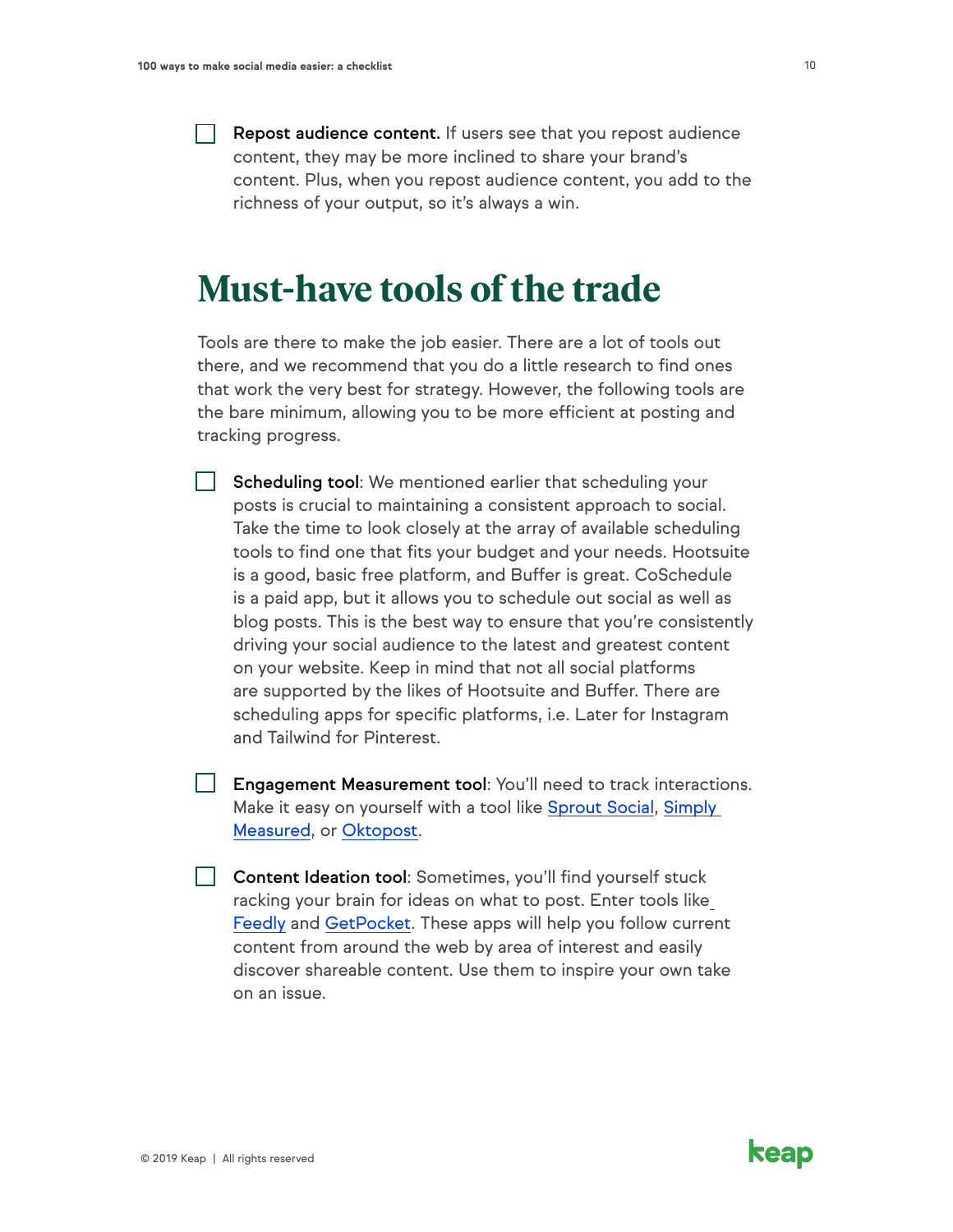<span id="page-12-0"></span> $\Box$  Brand monitoring tool: It can be difficult to pull all the data on your portfolio of social interactions and compile meaningful reports to help you understand how you measure up against your goals. Tools like [Nuvi](https://www.nuvi.com/) and [Mention](https://mention.com/en/) help simplify the data so you can spend less time reporting and more time analyzing and improving.

 $\Box$  Social analytics tool: To produce the best stuff, you've got to see what's working. Social analytics tools, like [Buzzsumo](https://buzzsumo.com/), give you input on how content performs so you can aim for the right keywords, shape your headlines, and develop your own great shareable content.

 $\Box$  Share of voice monitoring: [Mention](https://mention.com/en/) is the powerhouse app for measuring your share of voice. On social, this refers to how many people are talking about your brand (aka "mentioning" you) as compared with your competitors. It's a powerful metric to understand as you look to grow your audience. You should track both your share of voice as well as your competitors'.

 $\Box$  Design tool: Apps like [Canva](https://www.canva.com/) and [Pablo](https://pablo.buffer.com/) (owned by Buffer) allow you to use free or cheap graphics and pictures to create easyto-read images and infographics that you can tailor for a variety of platforms (i.e. Facebook post, Facebook ad, Instagram post, Pinterest pin, Twitter post, etc.)

# **Get your posts right**

The real meat and potatoes of social media is about what you post, when, and why. Keep in mind that for your small business, you're not on social just to post fun text quips or pictures that strike your fancy. You're there to build an ever-growing community that will help you spread the word about your brand and ultimately produce more sales.

In that context, you should think that what you're really doing is creating "social content." It's all an expression of your brand, your expertise, and your values. You can create beautiful ads. Or interesting infographics. Or helpful advice. Whatever works for you.

Have yourself a heyday, but do it right.

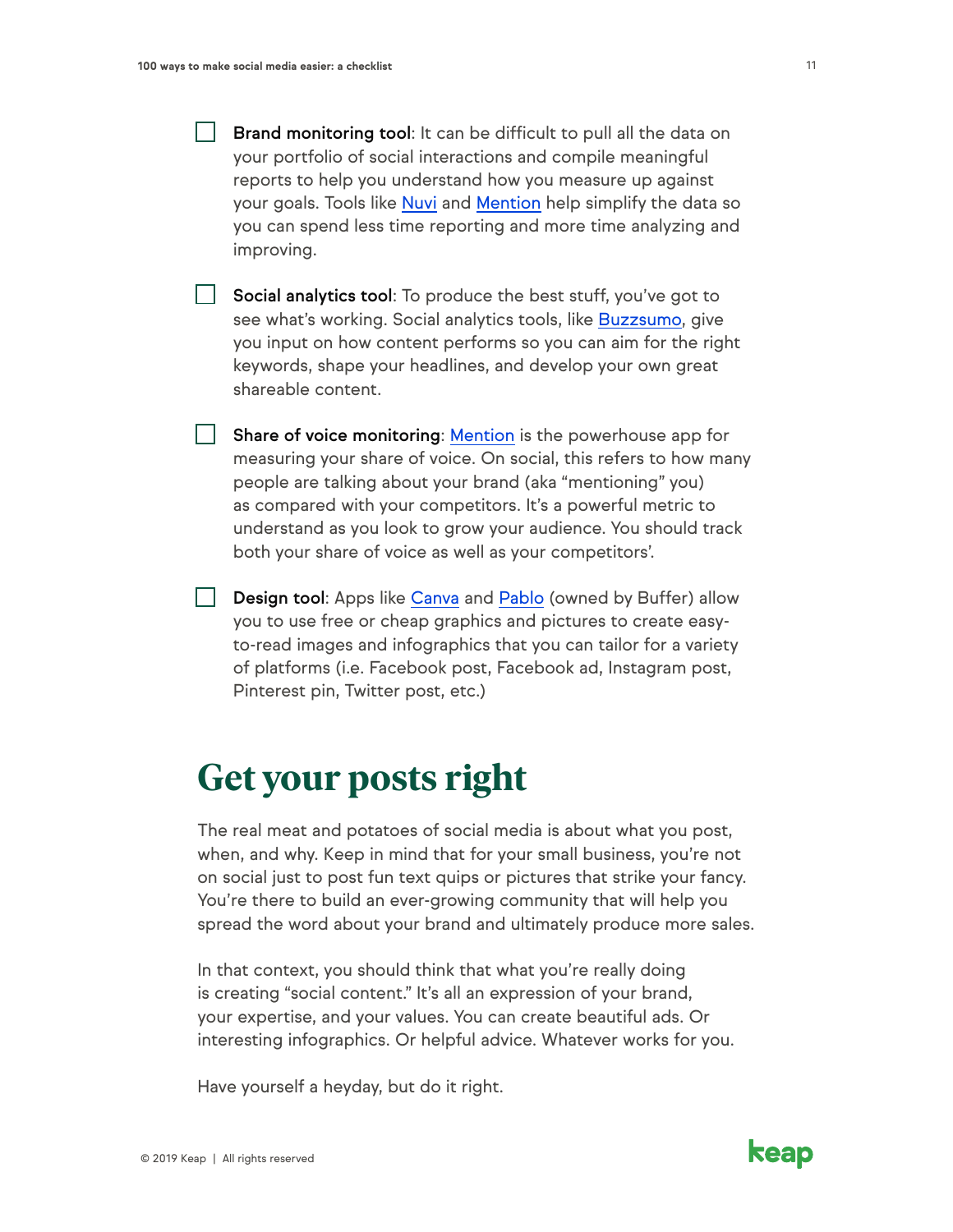### **Create content that is platform specific**

| <b>LinkedIn</b> is professional and most powerful for networking and |
|----------------------------------------------------------------------|
| influencer marketing.                                                |

- **Twitter** is about micro-conversations, where short, witty exchanges rule. Article and blog post sharing does well here, and it, too is excellent for influencer marketing.
- $\Box$  Facebook is a less formal space great for dialogue with your network and is a powerful space for sharing images, infographics, articles, and blog posts.
- **Pinterest** is for images and works best for showcasing your products and building a context for how they can fit in with other products or areas of interest.
- $\Box$  Instagram is an image-sharing platform that emphasizes stylish, well shot photos. It's great for showcasing products and even services that have a photogenic angle.
- $\Box$  YouTube is, of course, video only, but it's a great platform for sharing instructive and helpful videos. It's a powerful medium for demonstrating your product as well as showcasing your expertise.

### **Optimize everything**

- Make sure you're using the right [open graph image and title with](https://neilpatel.com/blog/open-graph-meta-tags/)  [descriptions](https://neilpatel.com/blog/open-graph-meta-tags/).
- **Apply strong [SEO principles to YouTube](https://backlinko.com/how-to-rank-youtube-videos) titles** and descriptions.
- Social media profiles rank in search. Target keywords and be sure to optimize all your profiles for the specific keyword that most relates to your social media strategy.

#### **Manage your social media activity with care**

 $\Box$  Be sure your entire social strategy clearly has an owner. Someone's got to be responsible, all the time.

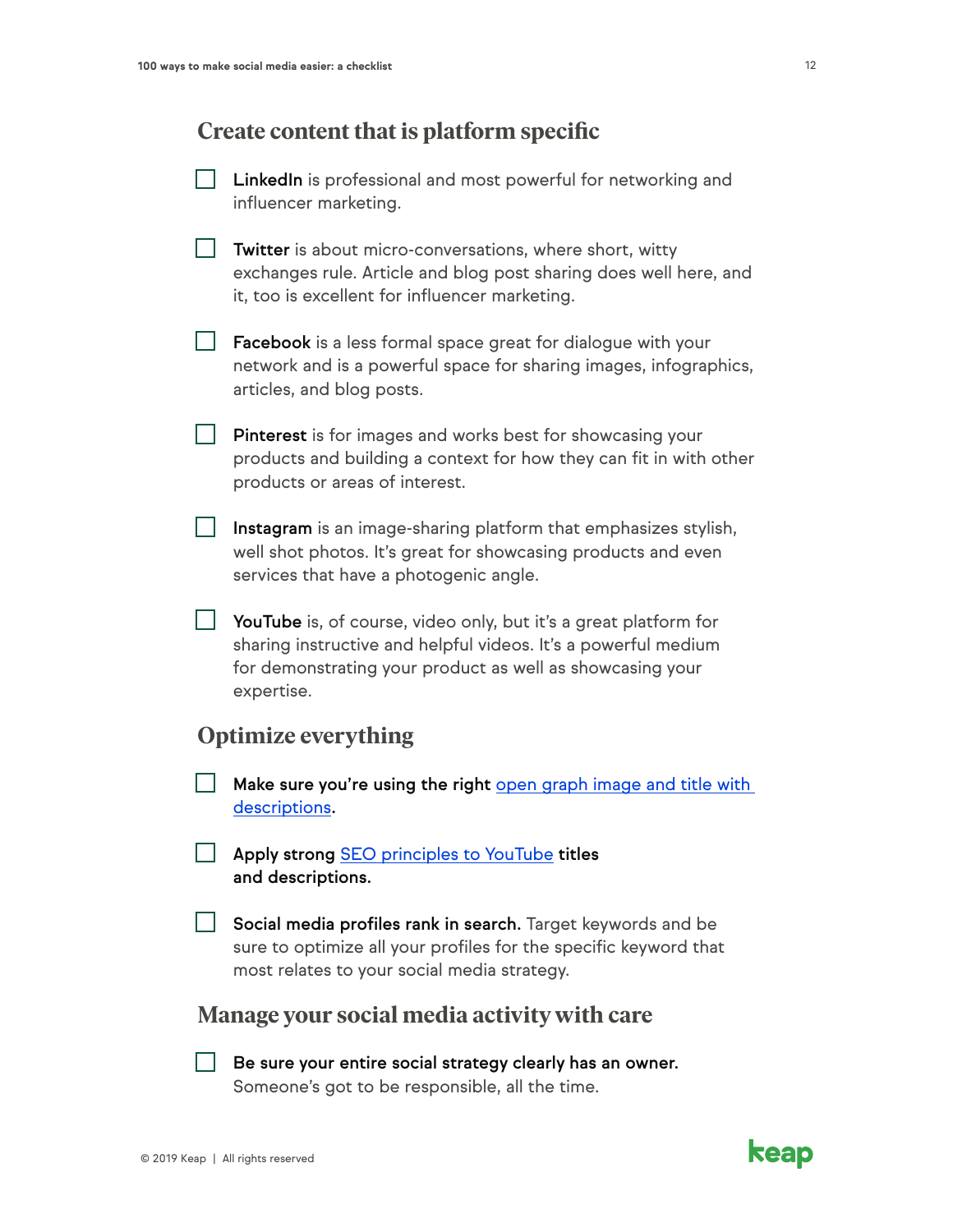| One of the most common social media misconceptions is that if           |
|-------------------------------------------------------------------------|
| it's not helping, it's at least not hurting. False. If it doesn't help, |
| it hurts. If you don't update for a while because you don't have        |
| anything to say, not only does in not help you-it hurts you.            |

- Be sure that anyone who interacts on behalf of your brand channels understands your brand voice and social media strategy.
- $\Box$  Create a master calendar (see Scheduling in [Part 4](#page-11-0)) to be sure you regularly post meaningful content on social that coincides with your overall marketing strategy.
- **Monitor sentiment.** Keep track of how your brand is perceived, and carefully work to repair negative sentiment.
- $\Box$  Have a strategy in place for responding to negativity. What would your brand do? What are your options? It's never a good idea to get into a Twitter war or a Facebook fight.
	- ABP: Always be professional.
- $\Box$  Be conscious of brand mentions that get traction. If people are buzzing about a particular area of your business, it's a great way to get inspiration for your next content.
- $\Box$  Amplify positive shout outs. Every bit of activity is a piece of content that lives on your feed, so by retweeting, or otherwise sharing the shout outs and mentions of your brand, you not only spread the word on that mention, but you also add it to your feed for visitors to read.

#### **Outsourcing: What to know**

If you have the budget to outsource your social media activity, you'll want to consider the following before you bring contractors onboard:

Review their social channels. Do they look professional and contemporary?

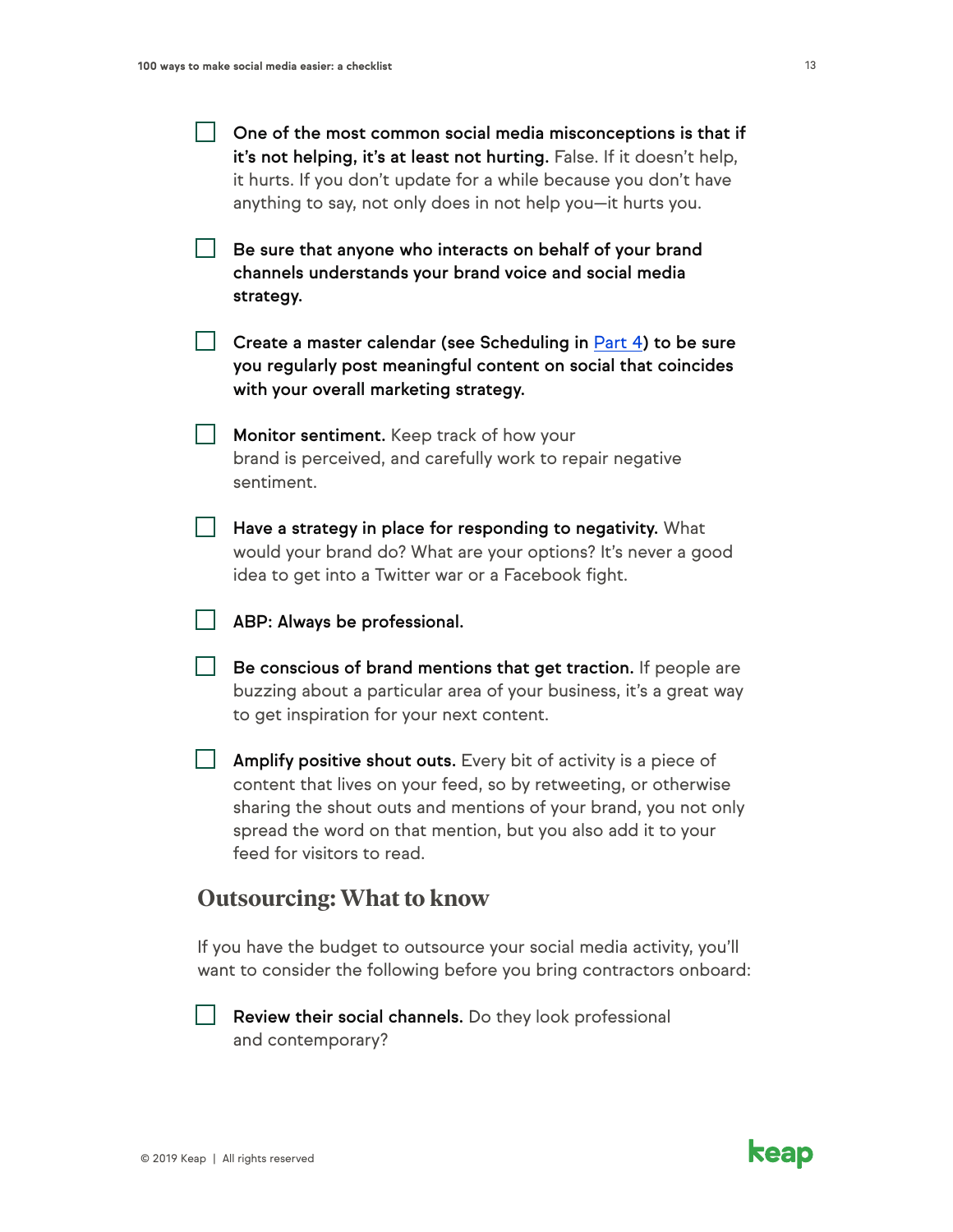- **Their resumes are important.** What work have they done for others?
- $\Box$  Do your due diligence: call their references. Do not skip this step.
- $\Box$  What's their style? Do they produce content that will work for you?
- $\Box$  How innovative are they?
	- Do they keep up with trends and new tools?
- $\Box$  Be cautious of guarantees like "x followers in a month;" instead, find out strategy and how they grew their own social following. Remember, no one can actually guarantee any particular result in social.

#### **How to stand out**

- Be authentic. With authenticity comes creativity. You're never going to appeal to everyone, but you'll resonate with your audience the most when you're being authentic. There will be people who enjoy your stuff, and they'll follow you, and there are others who won't. Don't try to please everyone.
- **Let your brand personality shine through.** Your personality is revealed in the tone of your content, the style of your images, and your colors. Let it infiltrate every aspect of your social interactions. For example, don't just share a link or image, add a comment in your brand's unique way. Suddenly your personality is present in the content.
- $\Box$  Mix it up. It can be super easy to fall into a rut, posting the same kind of content over and over again. Mix up the content you share. Try to hit the variety of content styles and forms that the platform allows. For facebook, you can use gifs, video, live video, still images, infographics, text only, and more. For Instagram you can use still photos and videos and live video. Try out the gamut, and then see what works the best with your audience.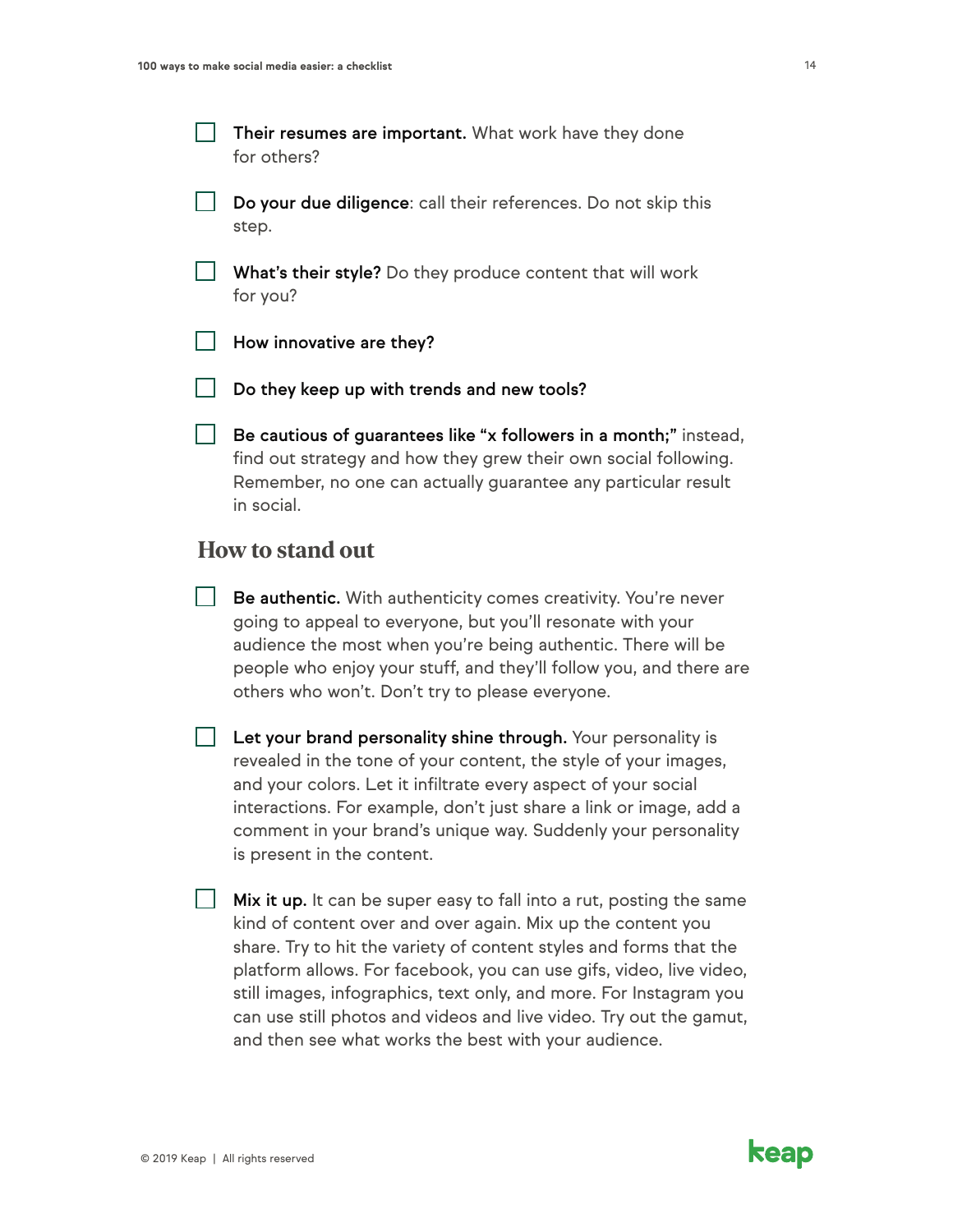- $\Box$  Keep an eye on your competition. Note where your competitors are successful, and see if there's an opportunity for you. Just be careful: comparison is a wormhole you don't want to fall into. Brands do what they do on social because it makes sense for their brand. Even so, they can also provide inspiration for you.
- $\Box$  Be a source of industry news. Share news articles that are of interest to your audience and which relate to your industry. Be the one that people want to follow in order to keep up on the trends.

#### **Don't forget about messenger apps**

Social media has evolved toward an increasingly individualized experience between brands and their followers, and direct messaging is key to being there. It behaves like a texting app, but it gives you a ton of extra power. Messenger gives you the ability to interact directly with your customers in a variety of ways.

Now here's the thing: It might sound like more interaction means more work, but that's not entirely the case. Check out these super awesome tips for making DM easier.

- Use Chatbots. Chatbots are amazing tools that allow you to simplify and automate your conversations. Businesses are already [using chatbots](https://smallbiztrends.com/2016/07/chatbot-for-business.html) to make communications faster, more efficient, and more personalized. Chatfuel, for example, can help you build a Facebook bot without having to know any code.
	- **For [Facebook](https://developers.facebook.com/blog/post/2016/04/12/bots-for-messenger/)**
	- **For [Slack](https://slack.com/apps/category/At0MQP5BEF-bots)**
	- For [Twitter DM](https://blog.twitter.com/marketing/en_us/topics/product-news/2016/speed-up-customer-service-with-quick-replies-welcome-messages.html)
- $\Box$  Use the Shopify Plugin. If you do e-commerce, Shopify is a fantastic tool, and it even integrates with Facebook [Messenger](https://www.shopify.com/messenger), which allows users to purchase directly in the chat app. This means you can suggest a solution based on their inquiry, and they can purchase directly from the direct messenger app.

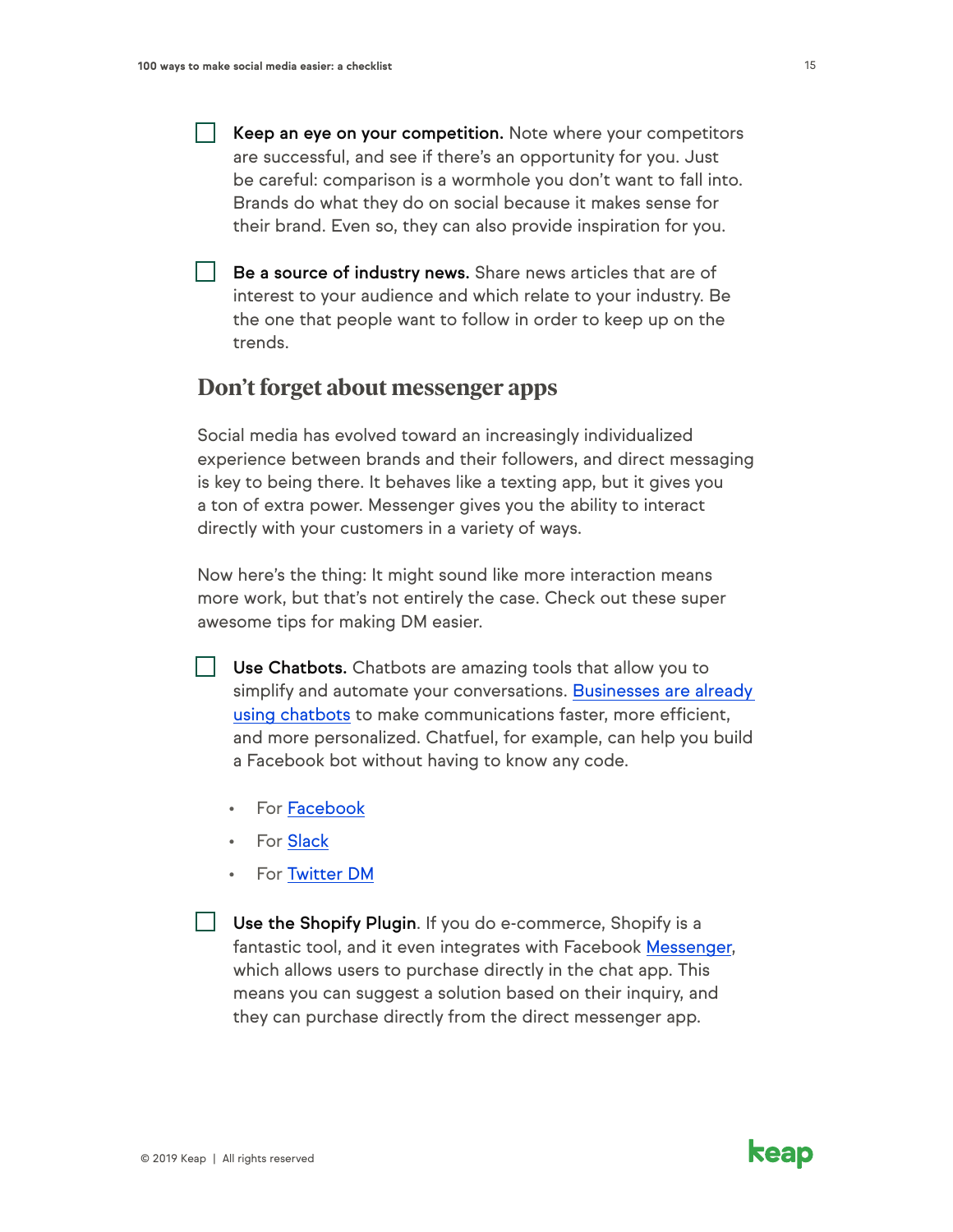# <span id="page-17-0"></span>**Paid social can be easier. Seriously, it can be.**

Businesses cannot live on organic alone. Maybe once upon a time you could argue that organic was enough, but no more. The social media algorithms have moved on. If you're going to use your social media for gain, you've got to do the paid thing. Unfortunately, paid social is a little trickier to do the right way, especially for small businesses who may not be able to invest in qualified staff to handle it for them. But it can be easier. Oh, yes. It can be easier.

- $\Box$  Establish your paid social media strategy. Paid social is generally a subset of your overall social media marketing strategy, and your objectives with paid social should support your organic social media efforts.
- $\Box$  Understand the options and the costs. Each platform offers different kinds of options for advertising and paid promotion. Take the time to [compare platforms and prices.](http://www.cpcstrategy.com/blog/2016/07/social-media-advertising-platform-for-retailers/)
- $\Box$  Set your budget. Setting (and sticking to) a budget is the next obvious step, but is probably the hardest part of managing a paid social media strategy. Once you've looked closely at the costs in conjunction with your goals, let your budget be your friend. Once it's on the books, your budget is license to spend! It's also one of your very first indicators as to the success of your efforts.
- $\vert \ \vert$  Be sure to use tracking links for all your paid promotions. Tracking links are the number one metric you can use to ensure you're getting ROI from your social promotions.

 $\Box$  Be sure to target the right audience. Spend time up front on this.

 $\Box$  Keep your ads fresh. Remember, social media isn't one-way communication. It centers on engagement and interaction. Repetition can be an effective way to advertise, but in an interactive environment like social, audiences quickly tire of repetition and tune it out. You can counter this by having a variety of ads you cycle through in order to keep up the variety.

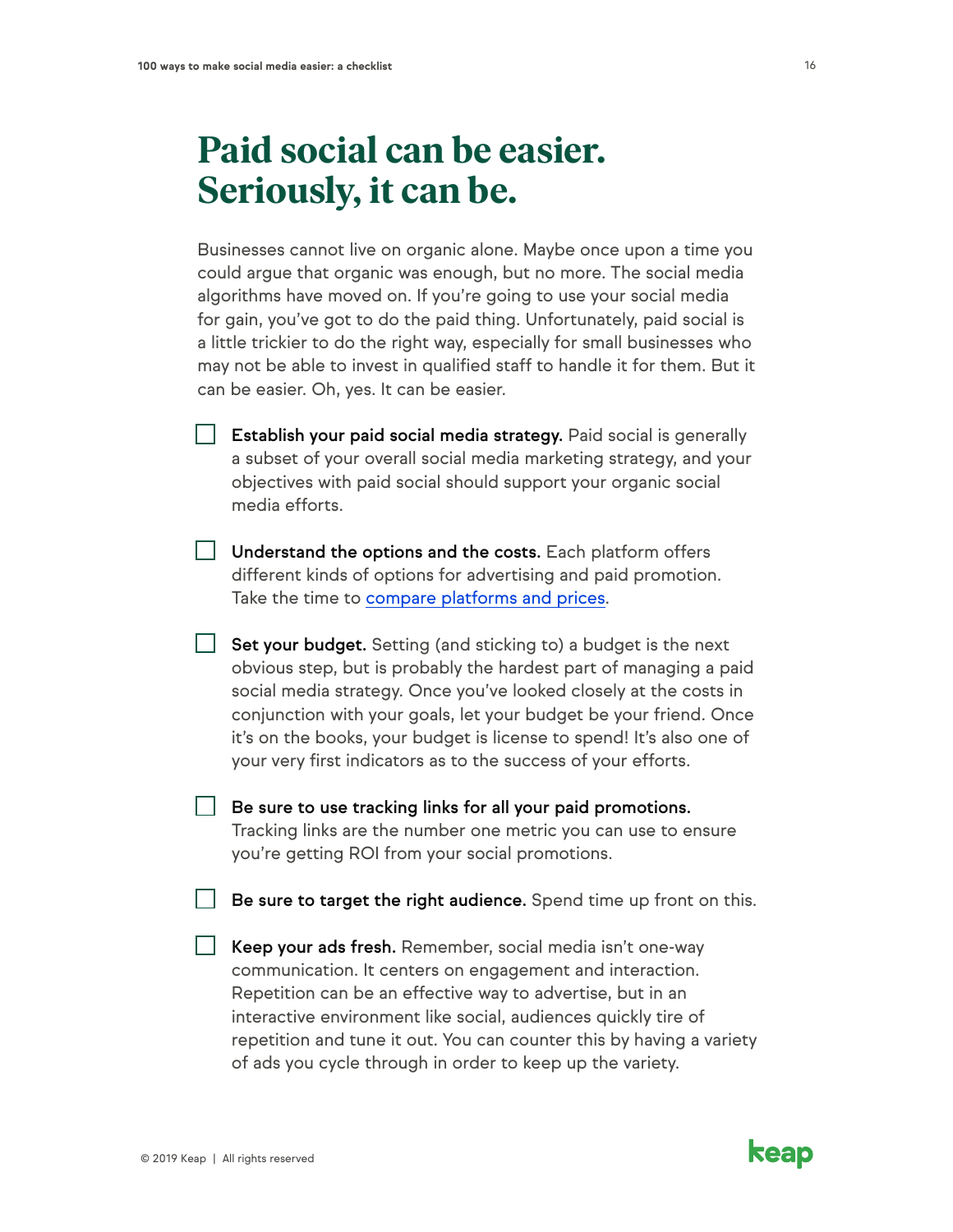### <span id="page-18-0"></span>**Get sales: set up social to drive traffic to your site**

Ultimately, social engagement is great and can lead to tons of opportunity, but when you're consciously trying to grow sales, you need to make sure you have an apparatus in place to make your social media a sales engine, too. This means you have to think of your social interactions in terms of your sales cycle. By driving traffic to your site, you take the momentum you build on social and turn it directly to nurturing leads and growing sales.

- Take the time to investigate how social fits in with your sales cycle. This may take some soul searching and thought, but the more you know about your own unique processes, the better off you'll be as you use social to boost sales.
- $\vert \ \vert$  Actually track activity and measure how it leads to sales. A lot of businesses are so busy growing their social on one hand and following up with leads on the other hand, that they actually fail to track how their efforts are going. You may have to get creative to find a way to intuit how social influences your sales, but it will be worth it when you tighten up the process.
	- Follow up on your tracking links to see who's going to your pages from social. Did it lead to a sale? Can you find ways to repeat a good thing?
- $\Box$  Use a social selling strategy. With social selling you monitor conversations via social keyword searches and hashtag searches to see who might be looking for a product or service like yours. This provides you an opportunity to offer them a resource of yours (like an ebook or helpful video), or send them directly to your site.
- $\Box$  Use CTAs in your social posts. This is the most direct way to use social to drive traffic to your site. When you post new content, invite them to go listen now! Or download here! Or find out more here! With a great call to action, you can move your audience toward a sale.